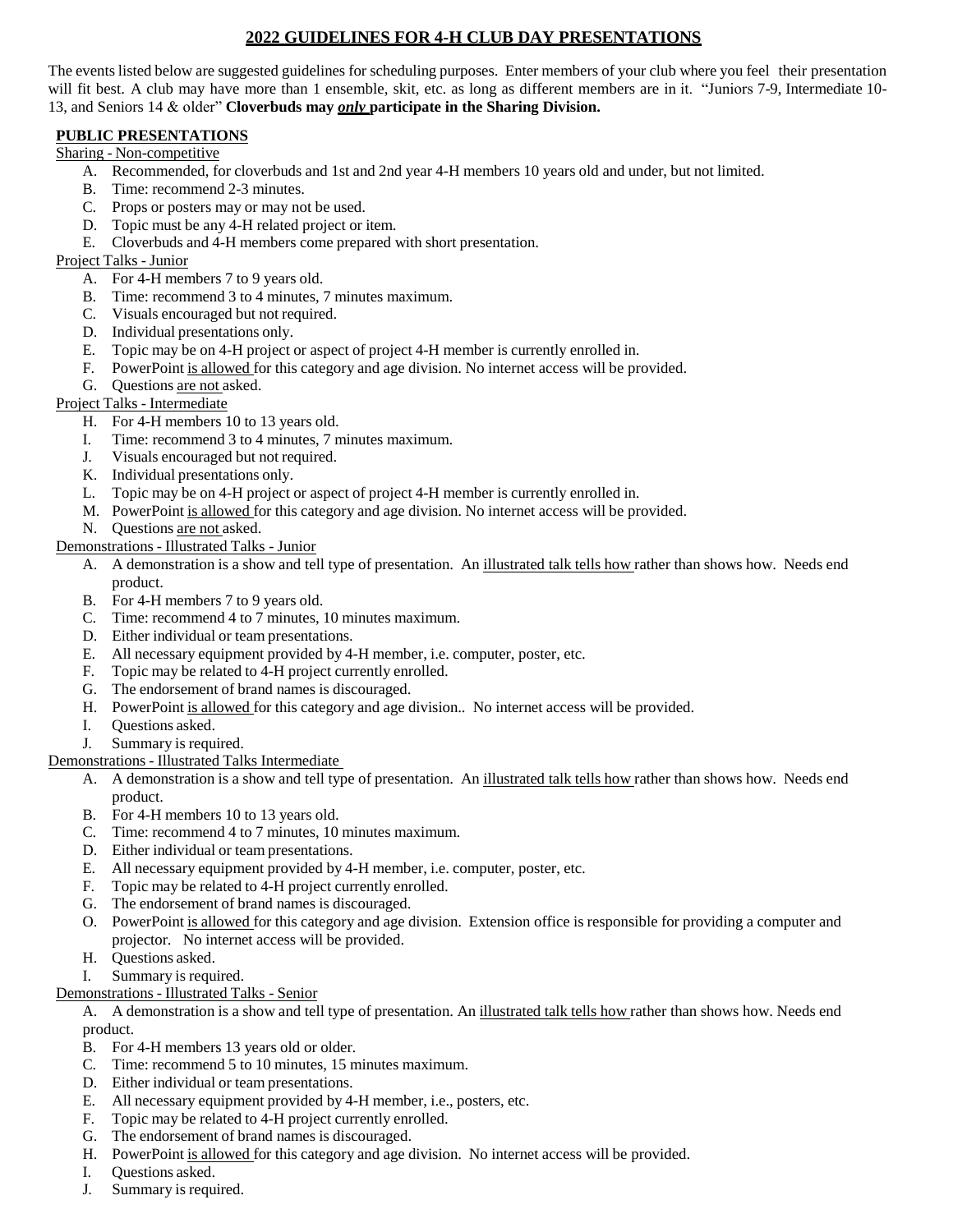## Public Speaking - Senior

- A. For 4-H members 13 years and older.
- B. Time: recommend 5 to 7 minutes, 15 minutes maximum.
- C. Visuals may or may not be used. They should enhance the talk- not distract. No posters or PowerPoint presentations allowed.
- D. Individual presentations only.
- E. Topic unlimited, persuasive, informative, etc.
- F. Outline required for judge (Judge will deduct one ribbon if outline not available).

### SpontaneousSpeaking-Senior

- A. For 4-H members 13 years and older.
- B. Draw for a topic from list, "4-H Promotion", "Current Events", "Personal Interest" (hobby, sports, school, future plans)
- C. 10 minutes allowed to prepare speech. Time: Recommended 3-5 minutes, 5 minutes maximum.
- D. No questions asked.

### Recording Guidelines for Digitally Submitted Presentations

In light of several considerations (including pandemic related concerns), an option to submit pre-recorded presentations will be available for 4-H Club Day 2022. This option is intended to encourage all 4-H members to participate in preparing and giving a presentation, regardless of health situation or scheduling conflicts. The guidelines are as follows:

- The option to record and submit digitally is available only for: Sharing, Junior & Intermediate Demonstrations & Illustrated Talks, Junior & Intermediate Project Talks, Senior Demonstrations & Illustrated Talks, & Public Speaking.
- If this option is selected, the participant forfeits the in-person opportunities.
- In the registration, there will be an option to state if the 4-H member's presentation will be given in-person or virtually.
- Presentations submitted digitally will be "participation only" and not regional eligible, but participants will still receive comments from the judge.
- All presentations submitted digitally will be due by 12:00 p.m. (noon) the Friday before 4-H Club Day (January 29th ). Directions on how to submit will be sent directly to the individuals who have registered for this option.
- A link will be available for digital submissions when the 4-H Club Day schedule is published.
- If a 4-H member has signed up for an in-person presentation and a health situation necessitates switching to a digital submission after the January 7 registration deadline, families will need to communicate with Barbara to move to the digital option by calling 316-660-0115 or emailing her at [bwingfie@ksu.edu.](mailto:bwingfie@ksu.edu)
- Video must be continuous with no editing whatsoever. Your presentation must be shot in one continuous take. Please do not use any kind of title screens, credits, special effects, or captioning. The idea is to create a video of your presentation as it would be seen at an in‐person 4‐H Club Day.
- Presenter/performer must be in front of the camera throughout the presentation. Do not move "off-camera."
- Demonstrations & Illustrated Talks for Junior, Intermediate & Senior categories As questions would normally be asked in an in-person environment, presenters are encouraged to ask for questions and have a family member ask questions from offcamera. Please try to avoid asking known or "scripted" questions as the goal is to have the 4‐H member field the question on the spot as they would in an in‐person setting.
- TALENT Member must present a *prepared* Public Presentation (demonstration, project talk, public speaking or sharing) to be eligible for individual talent. Spontaneous Speaking is not included in the prepared Public Presentation category. 4-H member may participate in group (3 or more) without presenting individual prepared public presentation. (Individual and Duet entries must also present demonstration, project talk, public speaking or sharing.)

#### Music

- A. Chorus
	- 1. Sixteen or more members or 12 or more members if club under 16. (may easily change to ensemble)
	- 2. Two numbers required.
	- 3. Copy of selections with measures numbered required for judge--original copy\*. If not available, one ribbon deducted.
	- 4. Singing may or may not have accompaniment. Director and accompanist need not be 4-H members.
	- 5. Selections should be memorized, but not required.
- B. Vocal Ensemble
	- 1. Group may be composed of 2 to 15 4-H members, not including accompanist.
	- 2. Each group will sing two numbers of their own choosing.
	- 3. Copies of selections will be given to judges before performing\* with measures numbered. If not available, one ribbon deducted.
	- 4. Accompanist need not be a 4-H member.
	- 5. Selections must be memorized or may influence the rating.
- C. Vocal Solo
	- 1. Participant will sing one number.
	- 2. 4-H member judged on vocal presentation.
	- 3. Copy of selection will be given to judge before performing\* with measures numbered. If not available, one ribbon deducted.
	- 4. Accompanist need not be a 4-H member.
	- 5. Memorization required. Ribbon rating deducted if not memorized.